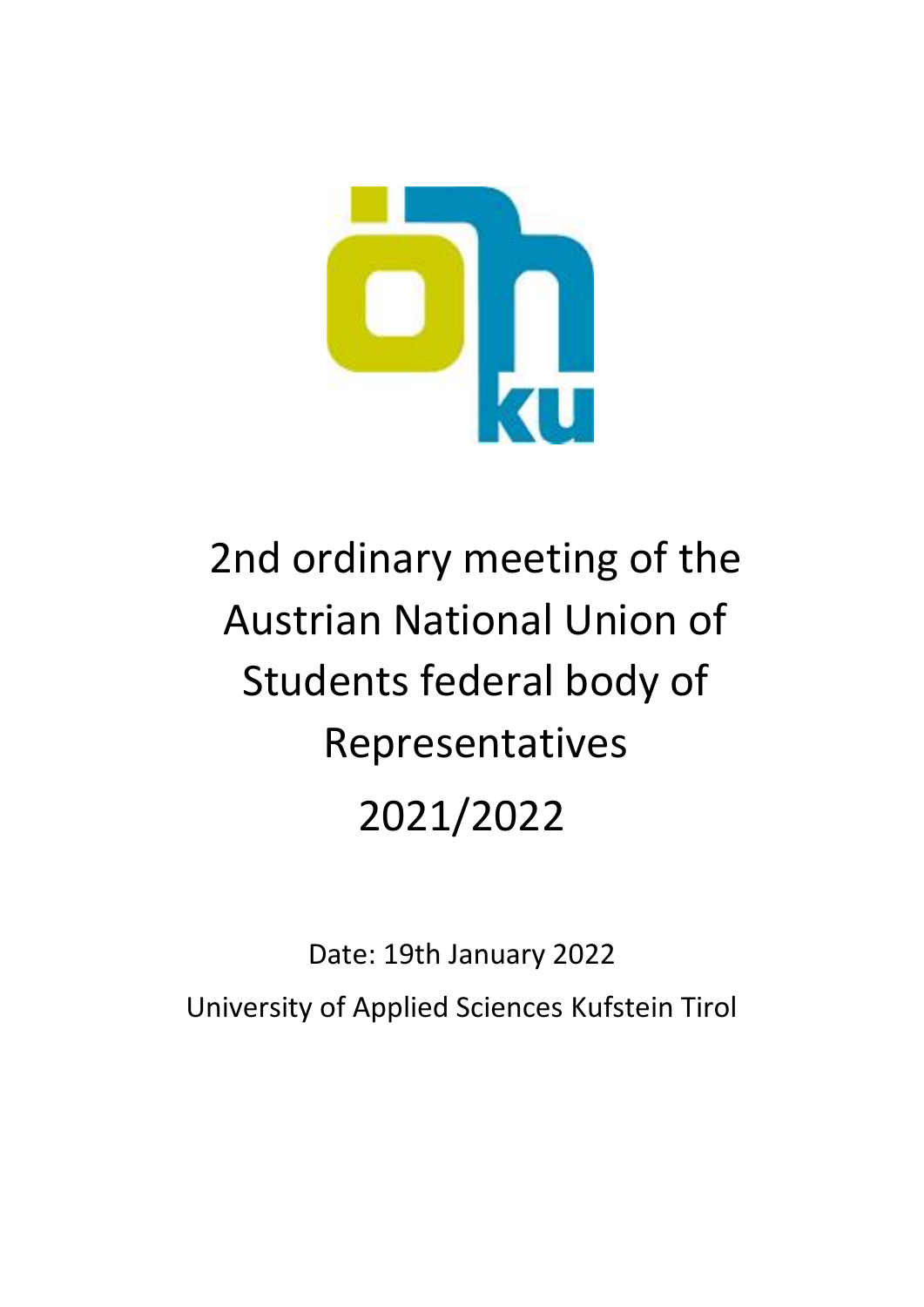

The chairman Albin Gashi welcomes all present and thanks them for coming. The meeting starts at \_**06:06 pm**\_ am 19.01.2022.

# TOP  $1$  – Welcome, determination of presence, proper inivitation, and quorum

Mandataries present:

| Surname         | First name | Present     |
|-----------------|------------|-------------|
| Gashi           | Albin      | Yes         |
| Panic           | Deana      | Yes         |
| Peters          | Tabea      | Yes         |
| Müller          | Simon      | Yes         |
| Lüdering        | Leonie     | Yes         |
| <b>Nicolosi</b> | Elena      | Yes         |
| Wabersich       | Tim        | Yes         |
| Knoll           | Yvonne     | Yes until 7 |
|                 |            | pm          |
| Surkau          | Yannick    | Yes         |

*For a quorum to be prsent, at least 5 of 9 voting members must be present.*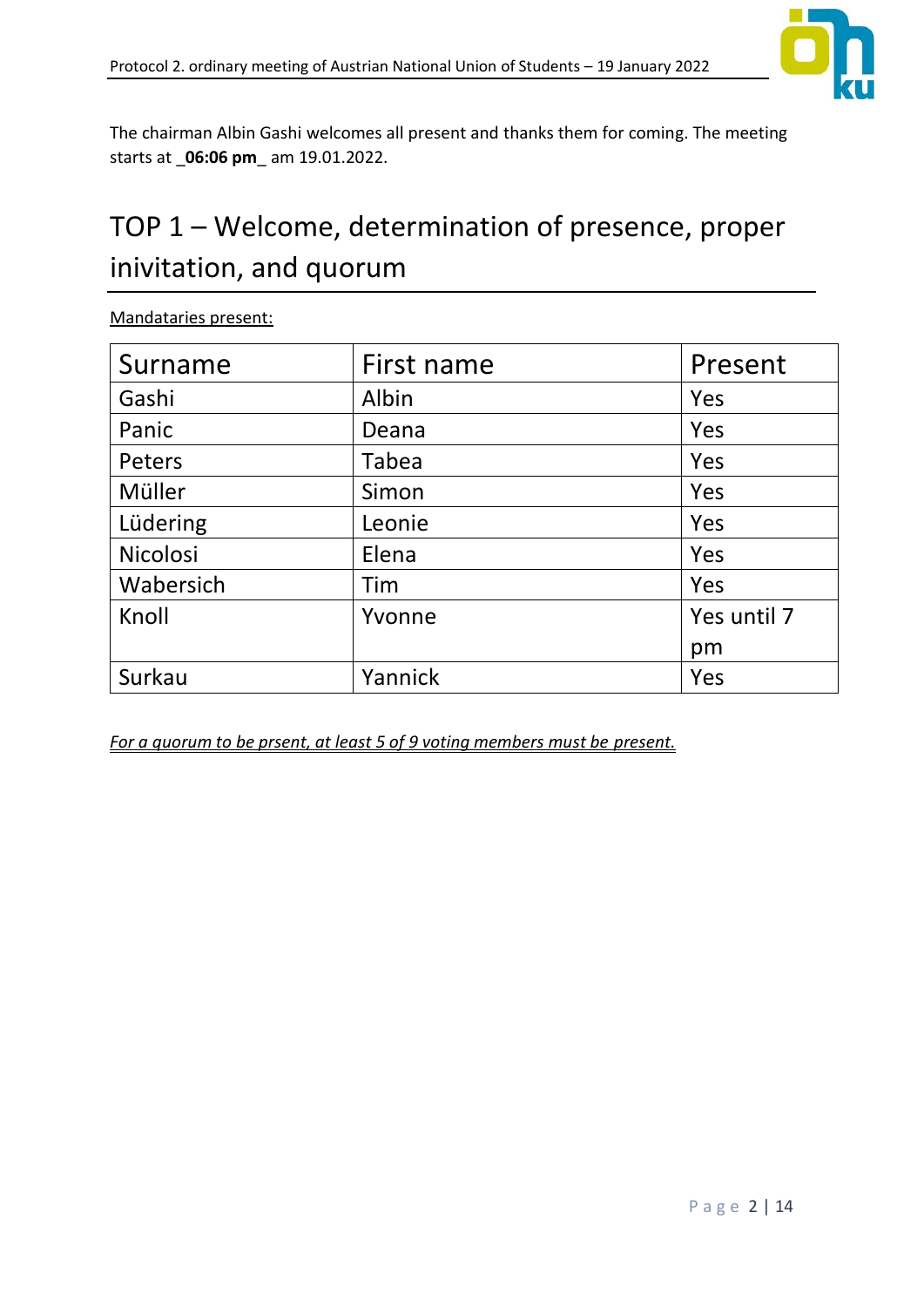

#### *(clerks, referees )*

| Surname        | First name         | <b>STG</b>       | <b>Function</b>                 |
|----------------|--------------------|------------------|---------------------------------|
| Pachler        | Jana               | SKVM.vzB.20      | <b>Head of Cultural</b>         |
|                |                    |                  | Department                      |
| <b>Bammert</b> | Julia              | SKVM.vzB.20      | <b>Member of Social</b>         |
|                |                    |                  | Department                      |
| Surkau         | Yannick            | SKVM.vzB.20      | <b>Head of Sports</b>           |
|                |                    |                  | Department                      |
| Lüdering       | Leonie             | SKVM.vzM.20      | <b>Head of Event</b>            |
|                |                    |                  | Department                      |
| Röder          | Lena               | SKVM.vzB.20      | <b>Head of Sustainability</b>   |
|                |                    |                  | Department                      |
| Müller         | Simon              | <b>UF.vzB.20</b> | <b>Head of Economic</b>         |
|                |                    |                  | Department                      |
| Zeeb           | Elisabeth          | DIM.vzM.20       | <b>Member of Marketing</b>      |
|                |                    |                  | Department                      |
| Nicolosi       | Elena              | SKVM.vzB.20      | <b>Head of International</b>    |
|                |                    |                  | Department                      |
| Müller         | Johanna            | DIM.vzM.21       | Member of                       |
|                |                    |                  | International                   |
|                |                    |                  | Department                      |
| Schmidt        | <b>Niklas</b>      | SKVM.vzM.20      | Student representative          |
|                |                    |                  | <b>SCAM</b>                     |
| Weiß           | Felix              | WEB.vzB.20       | Student representative          |
|                |                    |                  | <b>WEB</b>                      |
| Wabersich      | Tim                | SKVM.vzB.20      | Student represnetative          |
|                |                    |                  | <b>SKVM</b>                     |
| Löffler        | Lorenz             | WCIS.bbM.20      | Student representative          |
|                |                    |                  | <b>WCIS</b>                     |
| <b>Bucci</b>   | Rachele            | SKVM.vzM.20      | Member of Event                 |
|                |                    |                  | Department                      |
| Hesina         | Gilbert            | FMI.vzB.19       | Student representative          |
|                |                    |                  | FMI + Member oft he             |
|                |                    |                  | faculty council                 |
| Witlaczil      | <b>Roman Elias</b> | MKM.zvB.20       | Member oft he faculty           |
|                |                    |                  | council                         |
| Hesse          | Benedikt           | <b>UF.vzB.21</b> | Member of Economic              |
|                |                    |                  | Department                      |
| Malarz         | Laura              | <b>UF.vzB.20</b> | Student representative          |
|                |                    |                  | UF + CTM                        |
| <b>Bischof</b> | Andreas            | IBS.vzB.20       | <b>Head of Education Policy</b> |
|                |                    |                  | Department                      |
| Hofer          | Lisa               | SKVM.vzM.21      | <b>Trainee of Event</b>         |
|                |                    |                  | Department                      |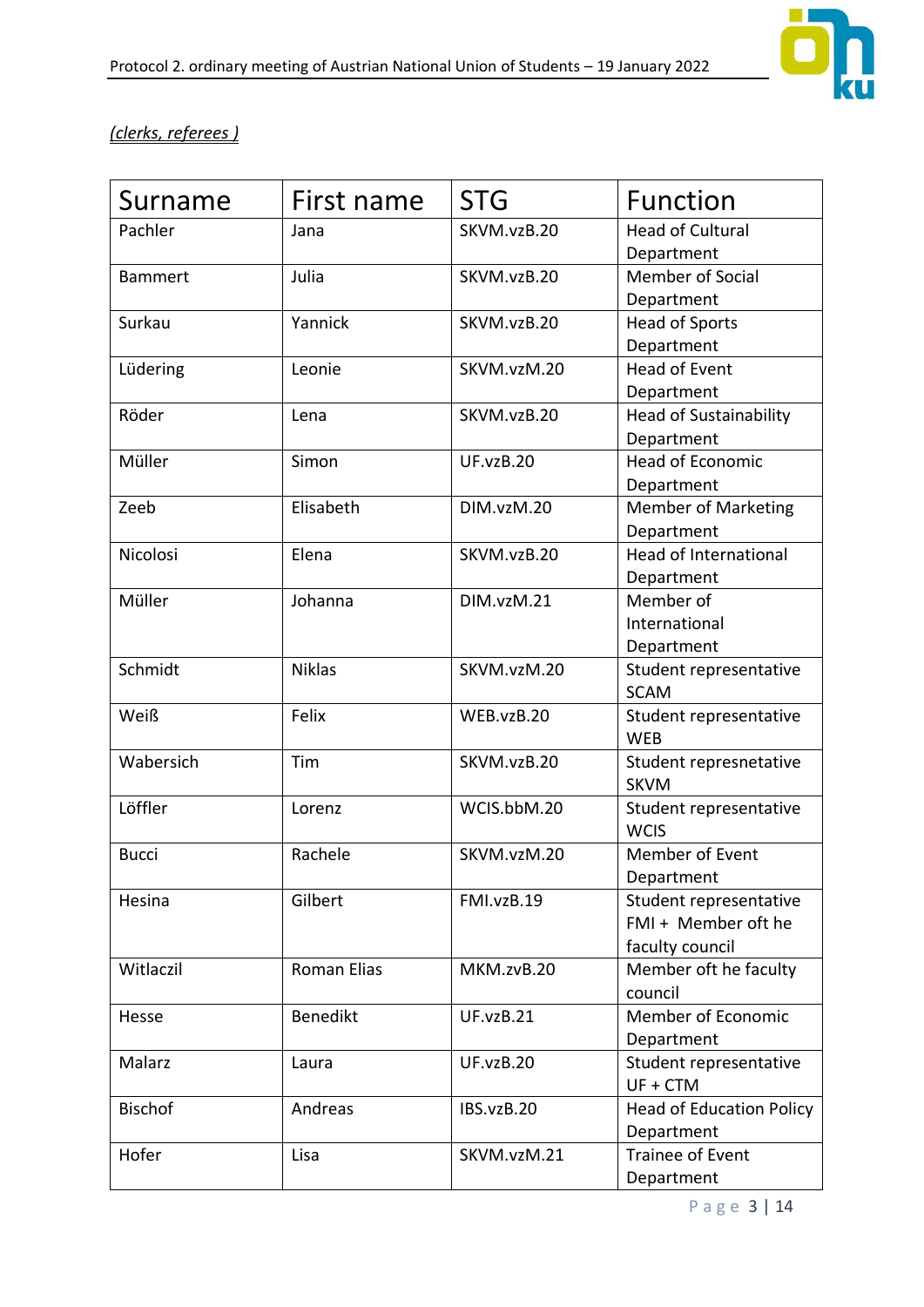

| Luschnig           | Clara             | IBS.vzB.20  | Member of                       |
|--------------------|-------------------|-------------|---------------------------------|
|                    |                   |             | International                   |
|                    |                   |             | Department                      |
| Mayer              | Philipp           | WEB.vzB.21  | Class representative            |
| Ismail             | Ahmed             | FMI.bbB.21  | Class representative            |
| Göbl               | Rebecca           | DIM.vzM.20  | <b>Member of Marketing</b>      |
|                    |                   |             | Department                      |
| Balewski           | Corinna           | DIM.vzM.20  | <b>Head of Social</b>           |
|                    |                   |             | Department                      |
| Ebner              | David             | WEB.vzB.21  | Class representative            |
| Haas               | Philipp           | WEB.vzB21   | Class representative            |
| Peerlings          | Michaela          | FMI.bbB.21  | Class representative            |
| Tschurtschenthaler | Chiara            | IBS.vzB.20  | <b>Head of Education Policy</b> |
|                    |                   |             | Department                      |
| Raab               | Yannis            | ENM.bbM.21  | Member of                       |
|                    |                   |             | Sustainability                  |
|                    |                   |             | Department                      |
| Winter             | Fabian            | SKVM.vzB.21 | Class representative            |
| Böcskör            | Anna              | SKVM.vzB.21 | Class representative            |
| Hartmann           | Marco             | ENM.vzB.21  | Class representative            |
| Seufert            | Sebastian         | IBS.vzB.20  | Student representative          |
|                    |                   |             | <b>IBS</b>                      |
| Söllner            | Franziska         | ENM.vzB.21  | Class representative            |
| Schießl            | <b>Bernadette</b> | MKM.vzB.21  | Class representative            |
| Huber              | Vanessa           | FMI.bbM.21  | Member of the faculty           |
|                    |                   |             | council                         |
| Ziegler            | Viktoria          | MKM.vzB.20  | <b>Member of Marketing</b>      |
|                    |                   |             | Department                      |
| Ungvari            | Johanna           | DIM.vzM.20  | <b>Head of Marketing</b>        |
|                    |                   |             | Department                      |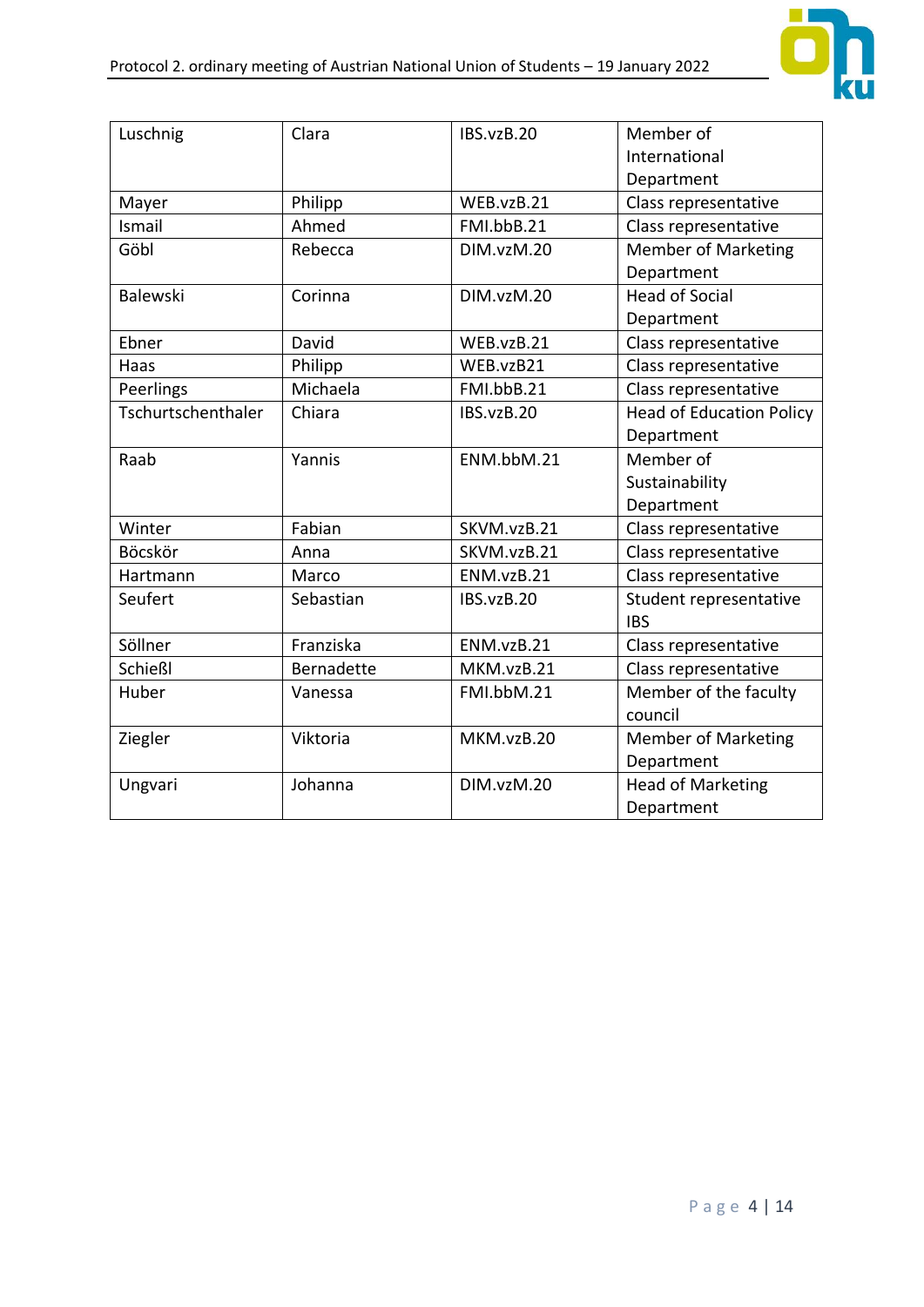

*Resolution results are given in the following order: Against / Abstentions / Favor*

**Motion 1:** The University representatives may decide: The invitation to the

Unversity repsentative meeting has been properly issued.

**Vote on Motion 1:** Proper invitation

**9 / 0 / 0 / 0** unanimously accepted/accepted/rejected/denied

# TOP  $2$  – Approval of the agenda

#### **2. Approval of agenda**

**Motion 2:** The University representatives may decide:

The agenda is adopted as sent out.

**Vote on Motion 2:** Approval of the agenda

**9 / 0 / 0 / 0** unanimously accepted/accepted/rejected/denied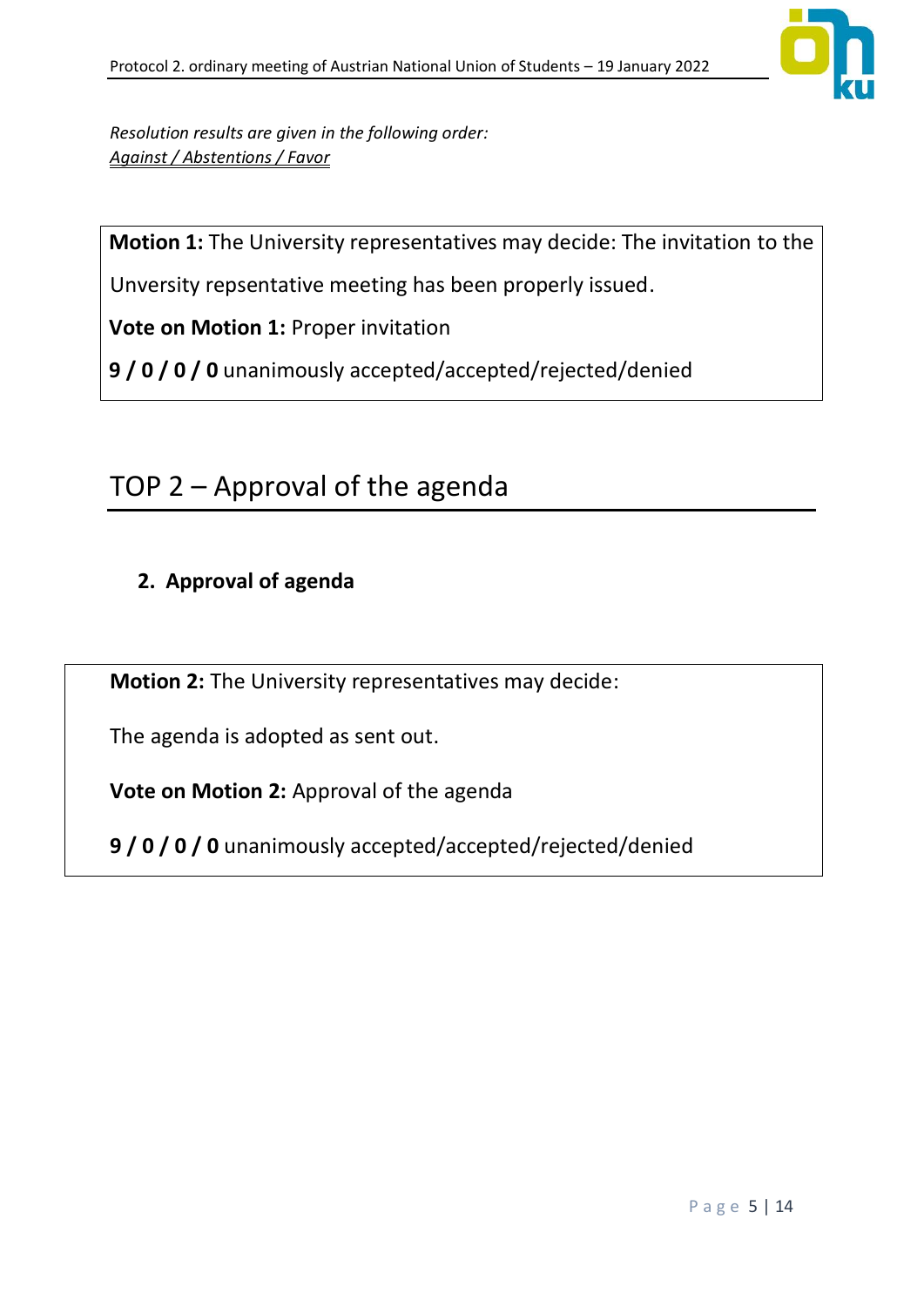

# TOP  $3 -$  Acceptance of the protocol of the last meeting

**3. Acceptance of the protocol of the last meeting** 

**Antrag 3:** The University representatives may decide:

To approve the protocol of the last meeting.

**Vote on Motion 3:** Approval of the last meeting

**0 / 8 / 0 / 1** - unanimously accepted/accepted/rejected/denied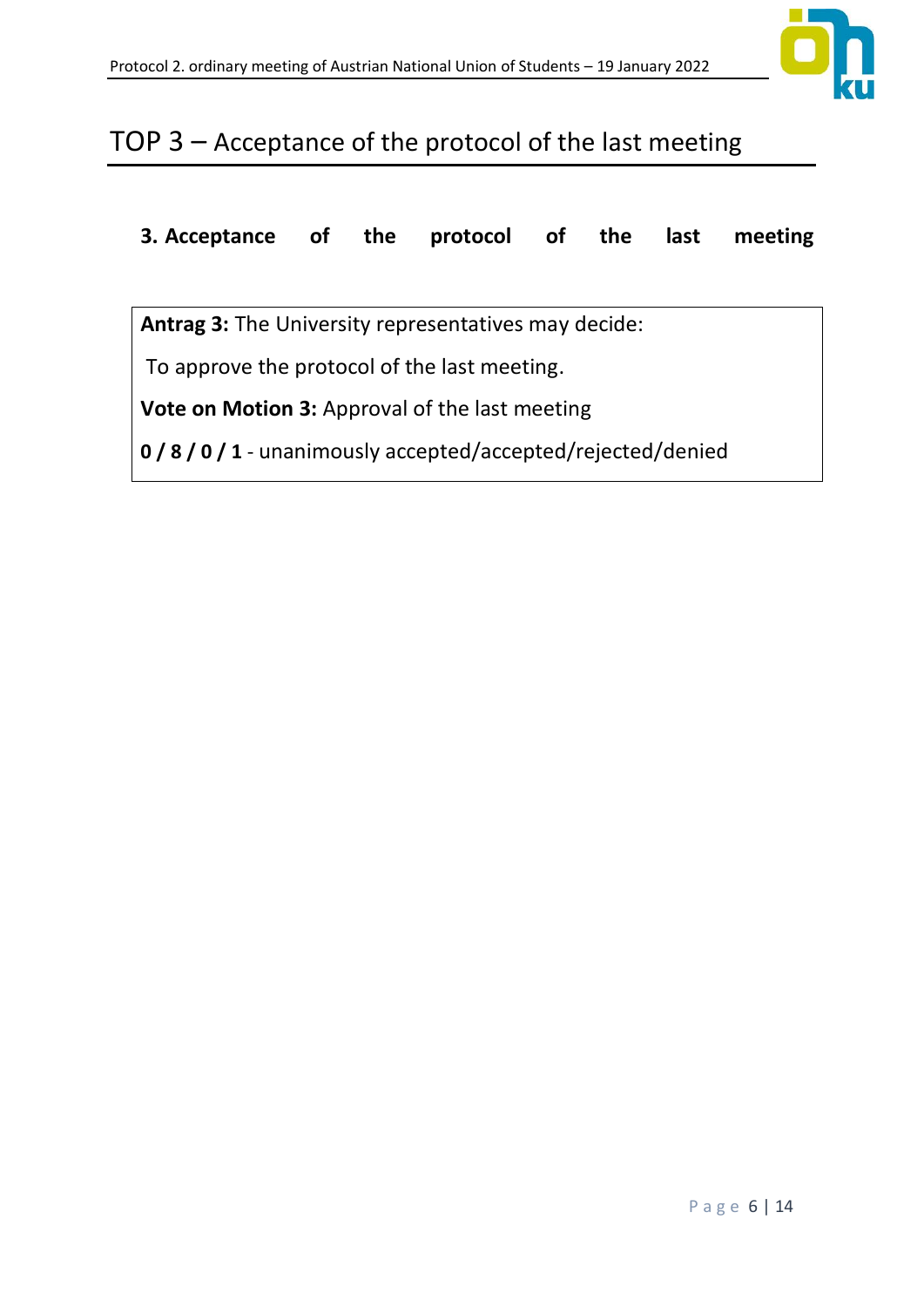

## $TOP 4 - Reports$

#### 4.1. Report of the Chair

Albin: Sponsoring pitch - all but 3 were approved because there would have been no added value for the students, shortly thereafter it was switched back to distance learning until the beginning of January and this has now been further extended until the end of the semester, currently there is a 2G+ regulation at the FH, on 20. 02 is the next crisis meeting with the decision for the summer semester, the goal is a hybrid operation, the criticism of the students that the decision came too spontaneously has been received and will be tried to take into account, on 21.1. is the next meeting with the rectorate with suggestions and updates, the ÖH has some plans that are waiting to be implemented as soon as possible.

#### 4.2. Reports oft he Student Representatives

Niklas Schmidt (Student representative SCAM):

- No messages
- According to the circustances, all is well.

Felix Weiß (Student representative WEB):

- No problems, no reports

#### Tim Wabersich (Student representative SKVM):

- Everything fits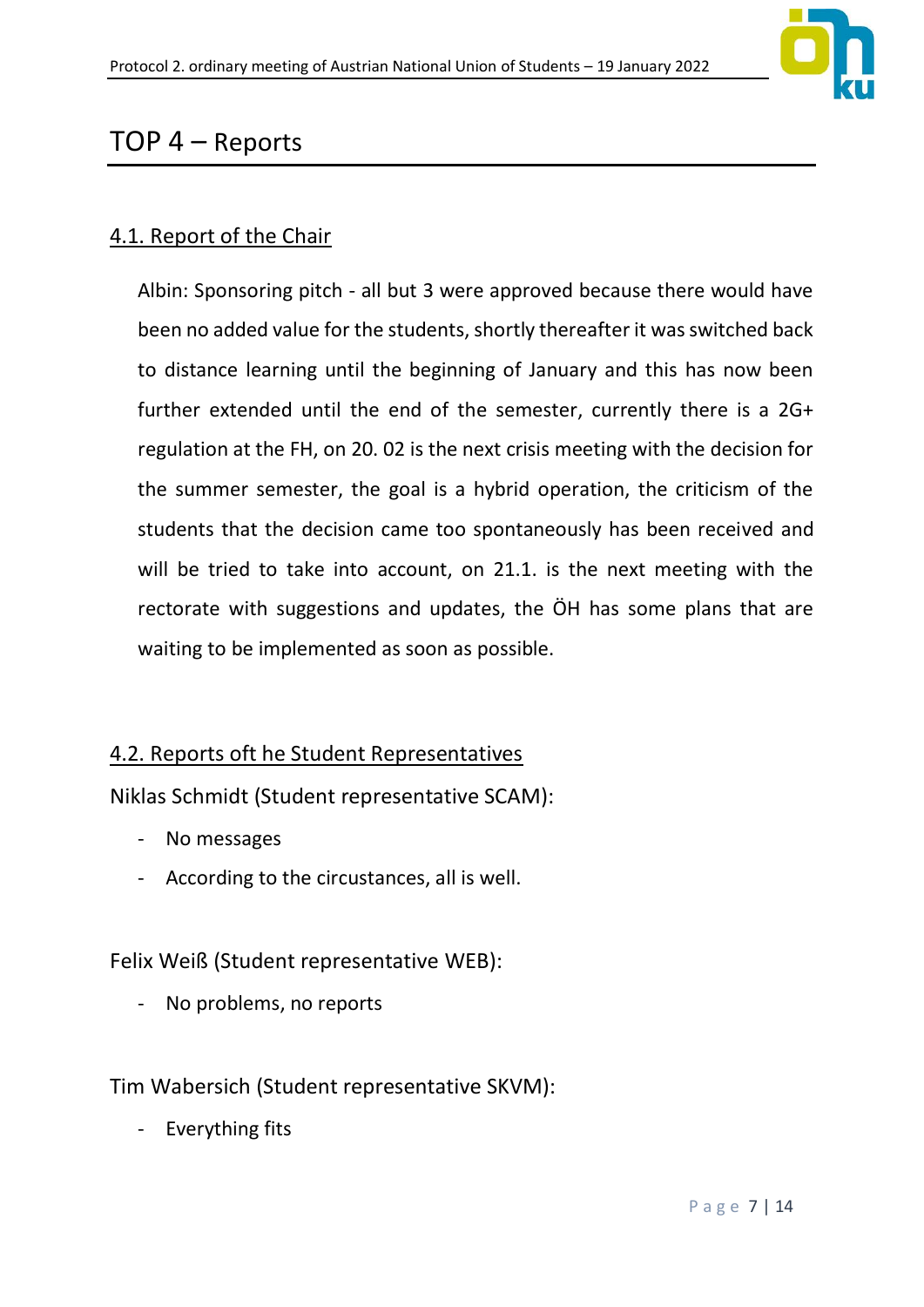

- BB 19 complained about curriculum, BA prep not until  $6<sup>th</sup>$  semester, curriculum was changed.

Löffler Lorenz (Student representative WCIS):

- No innovations
- Only small things because of distance lerarning and exams otherwise everthing fits

Elisabeth Zebb (Student representative DIM+ MKM):

- No messages

Gilbert Hesina (Student representative FMI):

- No messages

Sebastian Seufert (Student representative IBS):

- Different preception of online classes otherwise all good

Laura Malarz (Student representative UF & CTM):

- No complaints except distance learning
- Questions about first bags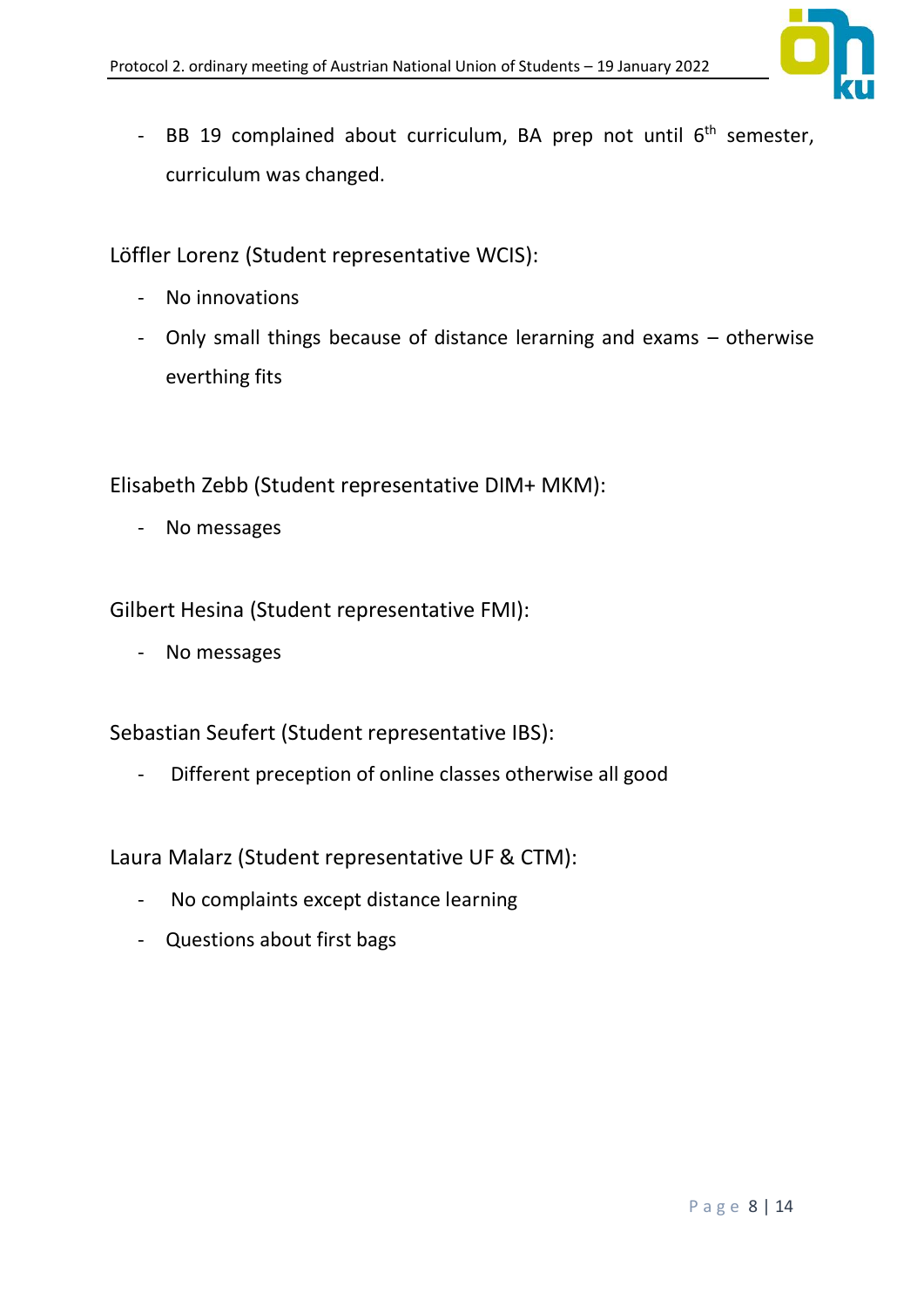

#### 4.3. Reports of the Department heads

#### Event Department:

- No events since the splash booth in the fall, and the regulars table in November, bubbly instead of campus is planned for May, more events as soon as possible

#### Marketing Departmenrt :

- From Elli: To do list topics worked through, website has already been changed a lot, events are planned, raffle in December went well, lots of interaction.

#### International Department:

- Exchangies are leaving soon, unfortunately no farewell party, new Exchangies are coming on 24.2. hopefully with orientation days and welcome party, in February an exchange weekend with ESN Austria is planned, new cooperations with the ESN card are planned, Clara is leaving the team, new clerk is being sought, buddy program is just starting, approx. 100 new Exchangies for summer semster 2022

#### Cultural Department:

- A few workshops could be tried out in the fall, with moderate attendance, further planning could unfortunately not be carried out, everything was postponed to the next semester, restructuring of the podcast is being planned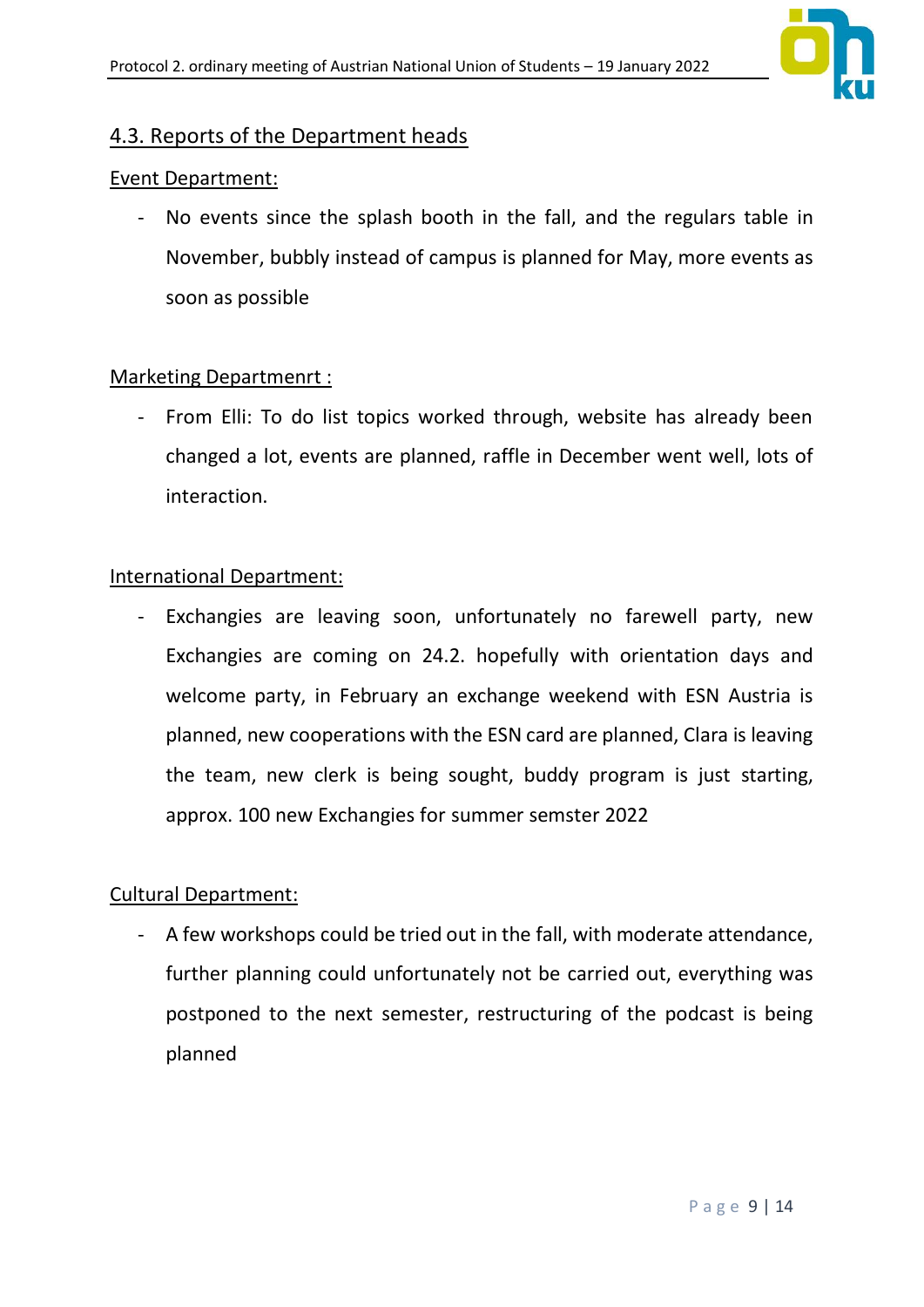

#### Sports Department:

- Not much new, sports program until November, then also 3 weeks online, online the program was not well attended, so it was discontinued again, currently only sports program would be possible as 2G+ with FFP2 mask possible, 16.01. ÖH ski day cooperation of Int. Ref and Eventref, cool day with about 45 people, expenses of about 956.95€, positive feedback, 27.-29.1 circus days in the Kulturquartier tickets for 19€ info from Moodle, ski day evtl again in March with new Exchangies

#### Education Policy Department:

- No special events, currently a difficult case with cooperation of social ref and chair, last ordinary meeting of Andy and Chiara, search for new bipol team ongoing

#### Social Department:

- No special events, support from chair and wiref to grant and funding from state, social fund running albeit a bit late, new team needed after summer semster 2022, for induction possibly before then

#### Sustainabillity Department:

- Planned things could not be carried out such as poetry slam or flea market, postponed to next semester, exchange and share food corner in the ÖH office is so far ready, must only be finalized to then start with the SS 2022 hopefully when hybrid operation, sustainability week in cooperation with the FH planned.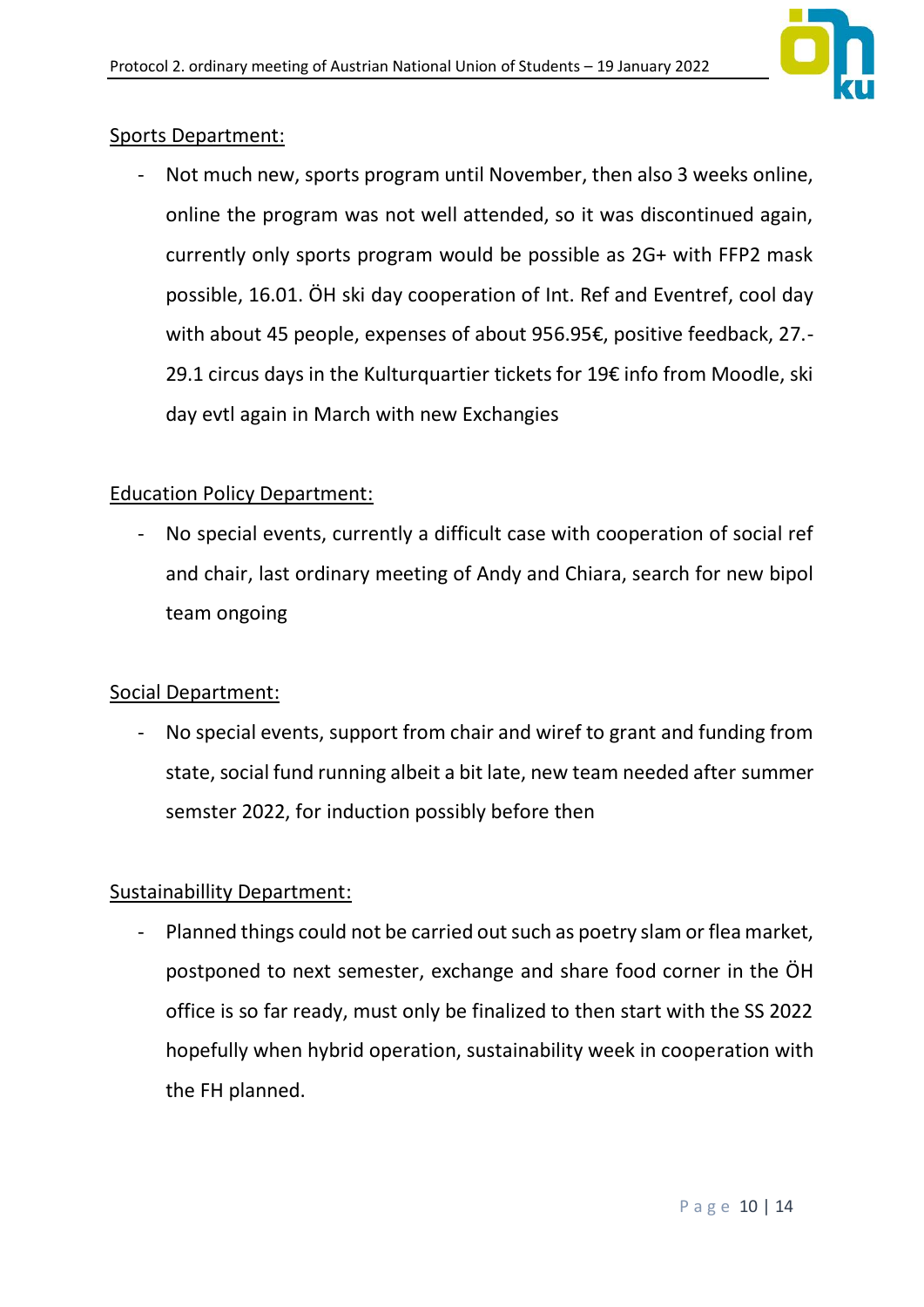

#### Economics Department:

- No special features, new clerk Benedikt, social fund is in work

#### 4.4. Reports oft he faculty council:

Deana Panic, Gilbert Hesina, Vanessa Huber and Roman Witlaczil:

- Roman is new faculty council, few innovations, for BA and MA formal and content aspect must be passed with 60% each, complaints committee will be established with studt. Member that is Roman, MA are put in the future publicly also for non-students

#### 4.5. Reports of the class representatives

Enter persons with frist and last name:

- Tim Wabersich SKVM fulltime BA 20: Practical projects were taken over from winter semester to summer semester due to Corona and because of this no new practical projects could take place, could have been announced beforehand.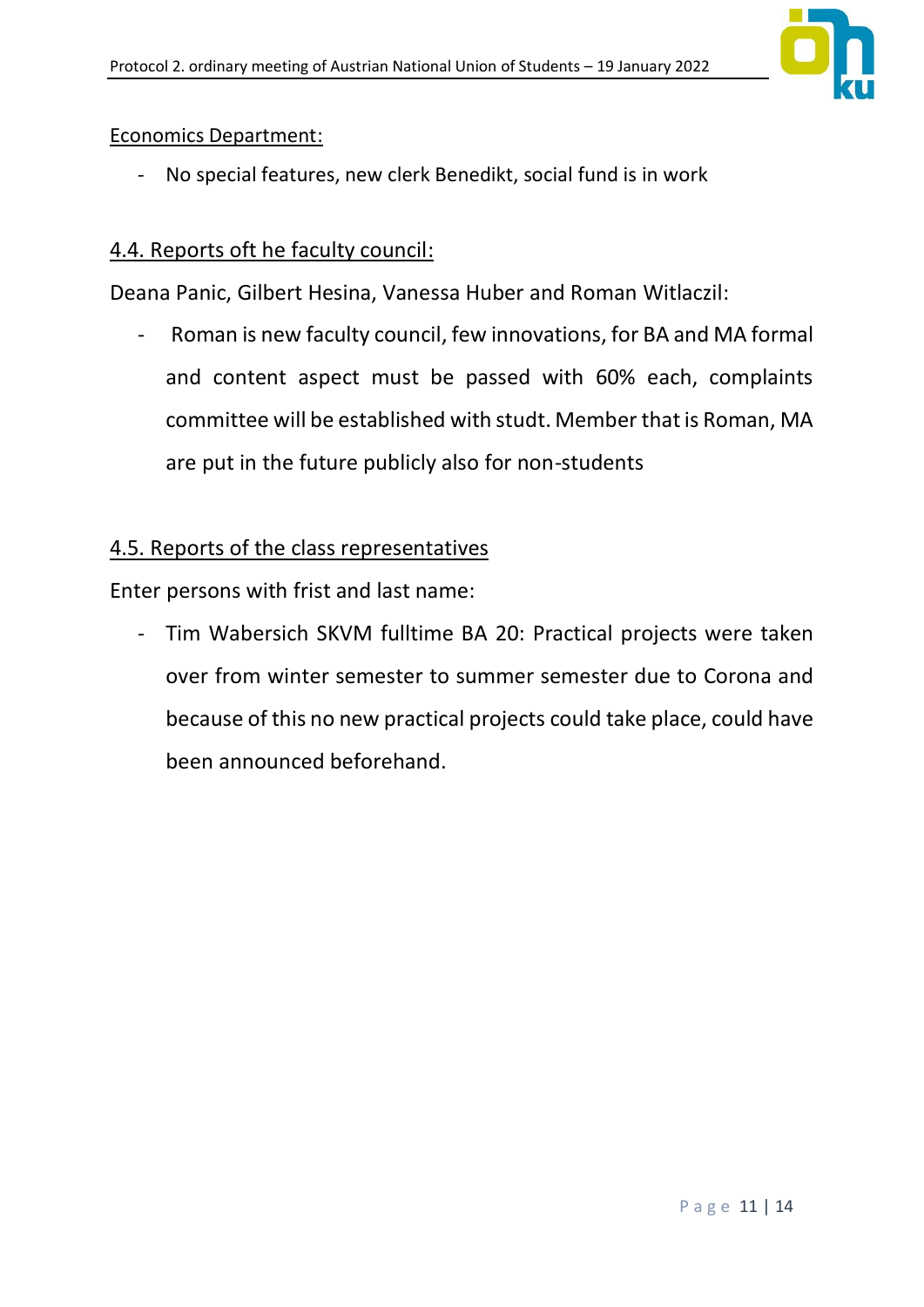

# $TOP 5 - Electronics$

Presentation of Roman

Only 8 mandataries still present.

## **5.1 Election ʹ new faculty council member**

**Motion 5.1:** The University representatives may decide:

We sent Roman Witaczil as a new mebmer of the faculty council member.

(Secreet person election)

**Vote on Motion 5.1:** Election of the new faculty council member

**8/ 0 / 0 / 0** - unanimously accepted/accepted/rejected/denied

### **5.2 Expansion of the Event Department**

Leonie Lüdering:

Request for antother clerk due to additional inspections due to Corona.

**Motion 5.2:** The University representatives may decide:

Expand the event department to include a clerk position.

**Vote on Motion 5.2:** Election of the expanion of the event department

**0/ 7 / 1/ 0** - unanimously accepted/accepted/rejected/denied

## **5.3 Expansion of the International Department**

Elena Nicolosi:

In the past, the international department was carried out by four people, in the standard there are siginificantly more at other universities, new regulations of ESN, all documents and logos must be redone, controls at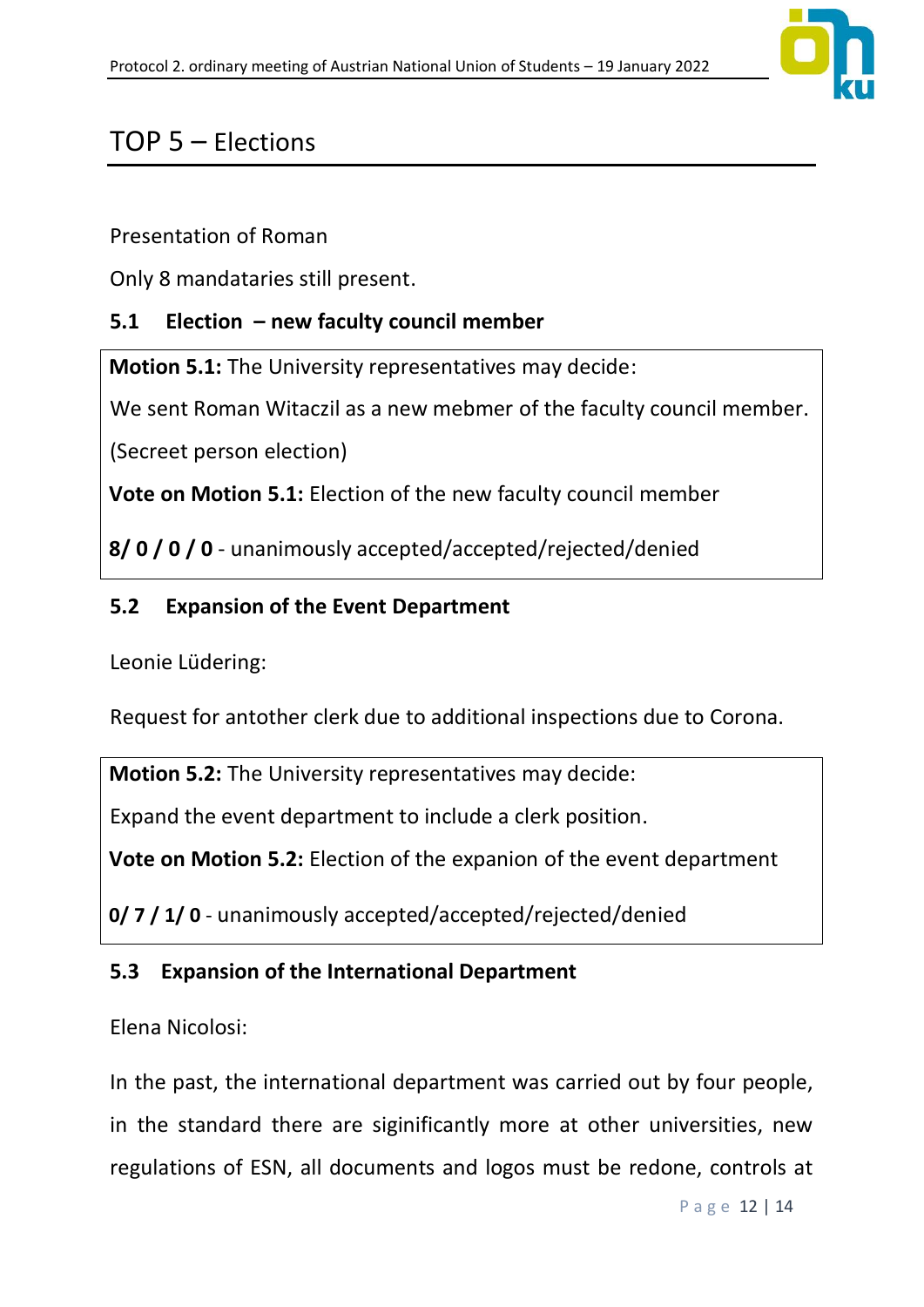

events are also added – therefore with a request for an extension of a clerk, intern position is then omitted.

**Motion 5.3:** The University representatives may decide:

Expand the international department to include a clerk position.

**Vote on Motion 5.3:** Election oft he expansion of the international

department

**0/ 5 /3/ 0** - unanimously accepted/accepted/rejected/denied

## **5.4 Decision on the adjustment of the JVA 2021/22**

Simon Müller:

Explanation of the changes in the JVA.

**Motion 5.4:** The University representatives may decide:

To change the JVA 2021/22 to the positions....

**Vote on Motion 5.4:** Adjustment of the JVA 2021/22

**8/ 0 / 0/ 0** - unanimously accepted/accepted/rejected/denied